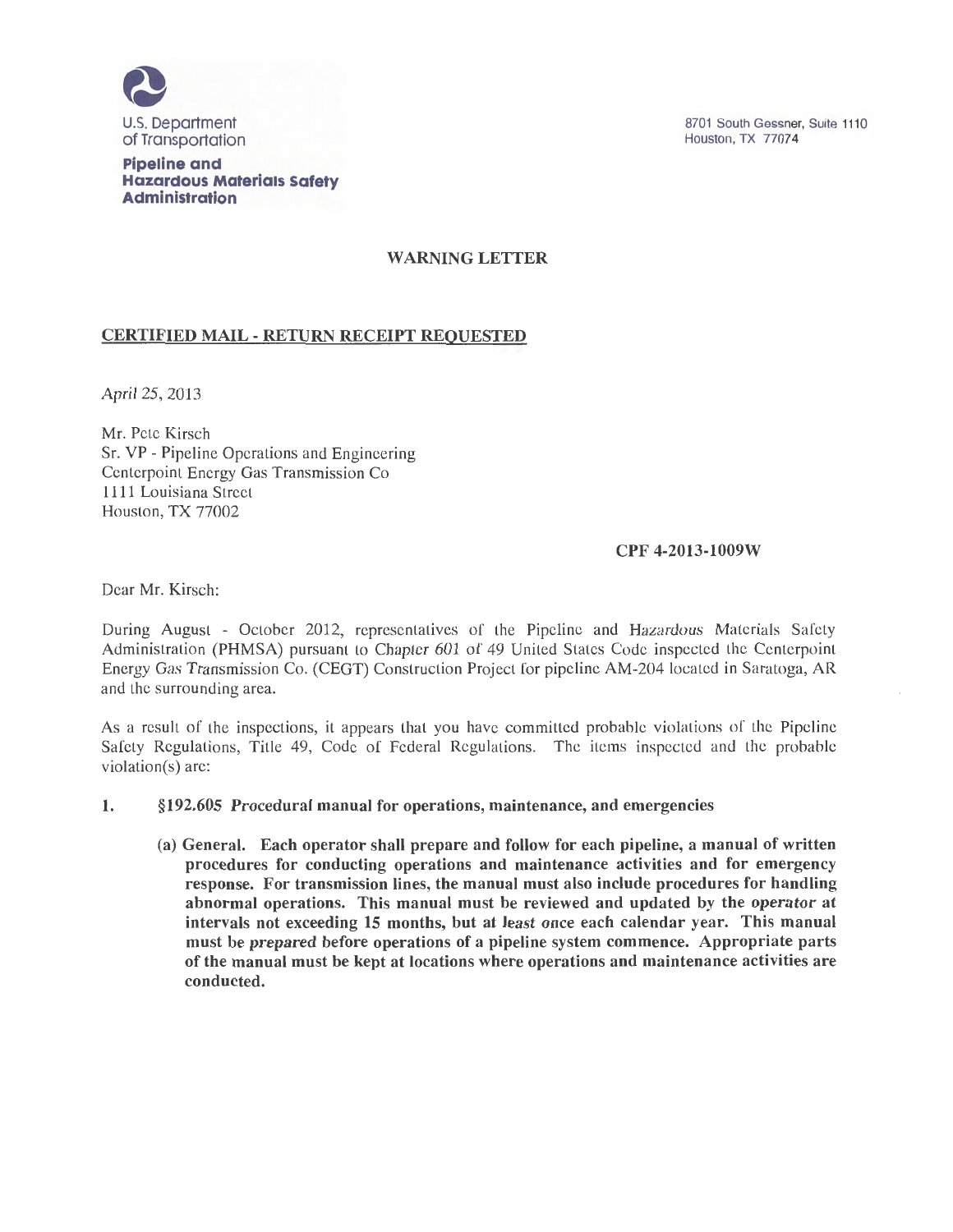#### §192.225 Welding Procedures

(a) Welding must be performed by a qualified welder in accordance with welding procedures qualified under section 5 of API 1104 (incorporated by reference, see §192.7) or section IX of the ASME Boiler and Pressure Vessel Code "Welding and Brazing Qualifications" (incorporated by reference, see §192.7) to produce welds meeting the requirements of this subpart. The quality of the test welds used to qualify welding procedures shall be determined by destructive testing in accordance with the applicable welding standard(s).

CEGT failed to follow their welding procedures, Specification Nos. 102, 139, 200 and 201B when qualifying welders for the Line AM-204 construction project.

CEGT Construction Specification No. 102, *Welder Qualijzcation,* dated 6/01/2011, section D.1 states:

*"Normally, welders qualifYing under ASME Section IX shall be qualified by performing butt weld tests. Depending upon the scope of the work, a welder may be required to take*  and pass two to five weld tests as described below. Welder Qualification Tests numbers 1 *and 2 are the basic test given for most welding situations. Welder Qualifications Test number 3, 4, and 5 are test given to qualify welders for low-hydrogen electrode or heavy wall thickness welding. Welder Qualification Test Number 6 is given to those welders*  who will weld on API 5LX-80 pipe on the SESH Joint Venture Pipeline. Welder *Qualijtcation Test Number* 7 *is given to any welder who will be performing in-service welding."* 

For this construction project, 13 welders were qualified to ASME Section IX using *Welder Qualification Tests 1 and 2.* These qualification tests did not meet the requirements of either Specification No. 102 or Specification No. 200. Two of the welders also qualified using *Welder Qualification Tests 3, 5 and* 7. Tests 3 and 5 reference Specification No. 201B and Test 7 references Specification No. 139. The qualification tests for 3 and 7 did not meet the requirements of Specification No. 201B and Specification No. 139 respectively. In all the testing, CEGT did not document the travel speed, voltage and amperage used for each weld pass.

PHMSA informed CEGT of the welder qualification issues and the operator stated that the electrode sizes and classifications used during the welder qualification testing are allowed by ASME Section IX Boiler and Pressure Vessel Code. PHMSA agreed and stated that the integrity of the welds were not in question. CEGT had failed to follow their written procedures when qualifying the welders

#### **2. §192.605 Procedural manual for operations, maintenance, and emergencies**

**(a) General. Each operator shall prepare and follow for each pipeline, a manual of written procedures for conducting operations and maintenance activities and for emergency response. For transmission lines, the manual must also include procedures for handling abnormal operations. This manual must be reviewed and updated by the operator at intervals not exceeding 15 months, but at least one each calendar year. This manual must be prepared before operations of a pipeline system commence. Appropriate parts of the manual must be kept at locations where operations and maintenance activities are conducted.**